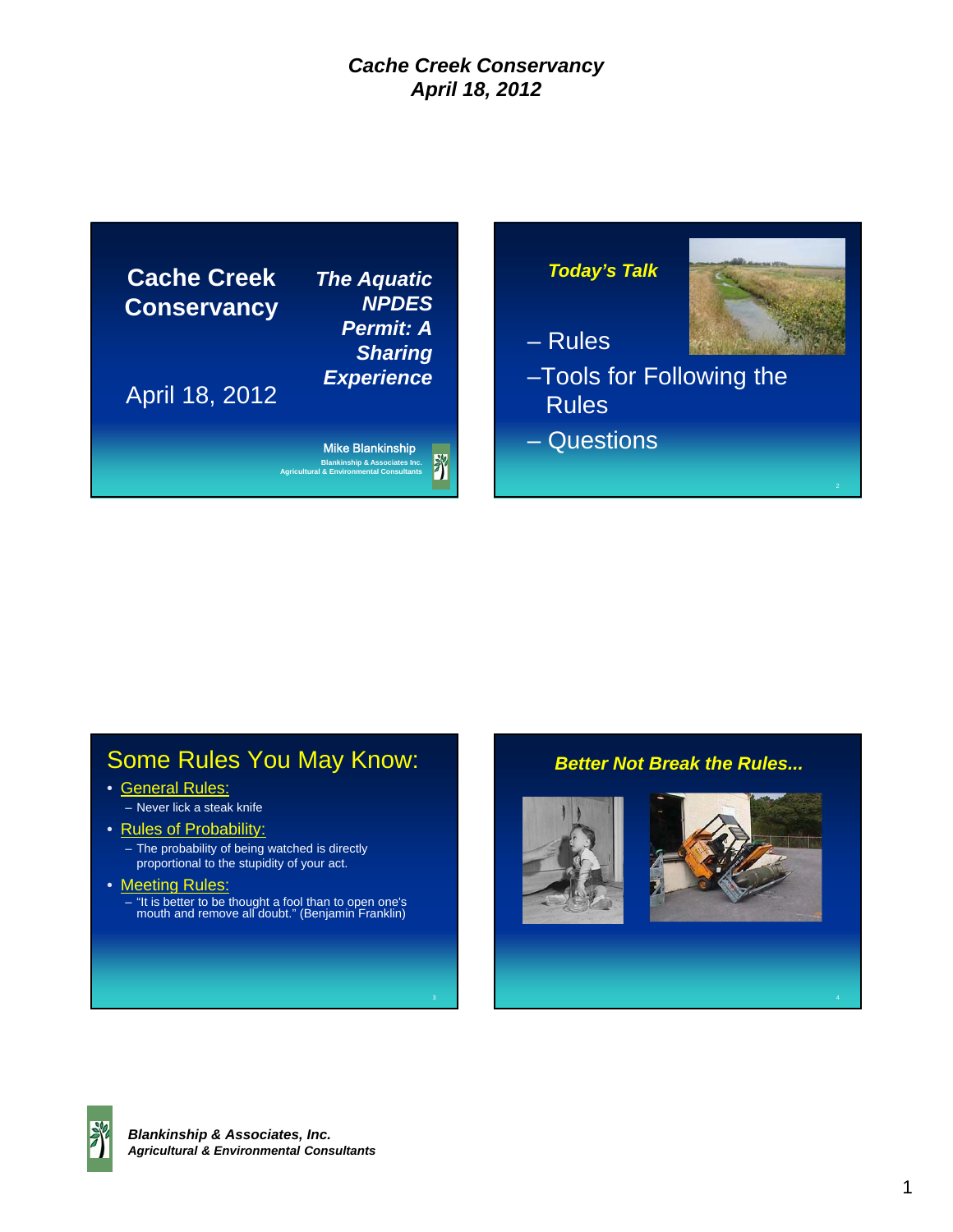| <b>Rules</b><br><b>Registrations</b><br>٠<br>– USEPA                                                                                                                                                                                                                                                                                                                                                    | <b>Why Have Rules?</b>               |
|---------------------------------------------------------------------------------------------------------------------------------------------------------------------------------------------------------------------------------------------------------------------------------------------------------------------------------------------------------------------------------------------------------|--------------------------------------|
| $-$ DPR<br>- Emergency Exemptions (Section 18)<br>- Special Local Need (Section 24c)<br>• Permits<br>- County Ag Dept: Restricted Materials<br>- CDFG: Project-Specific 1600<br>- Local County Requirements (Marin, Santa Clara, SF)<br>- State Water Resources Control Board: NPDES<br><b>Injunctions</b><br>$\bullet$<br>- Environmental Advocacy Driven<br>- Court Enforced<br>- Three to Know About | <b>Because there is</b><br>a Problem |

#### *What's the Problem?*

- **People don't like pesticides**
- **People really don't like pesticides in their water**
- **Risk = Toxicity, right?**
- **1996 Talent Irrigation District** – **leaking gate releases acrolein-treated**
- **water; 92K steelhead die**
- **On-going Clean Water Act 303(d) List**





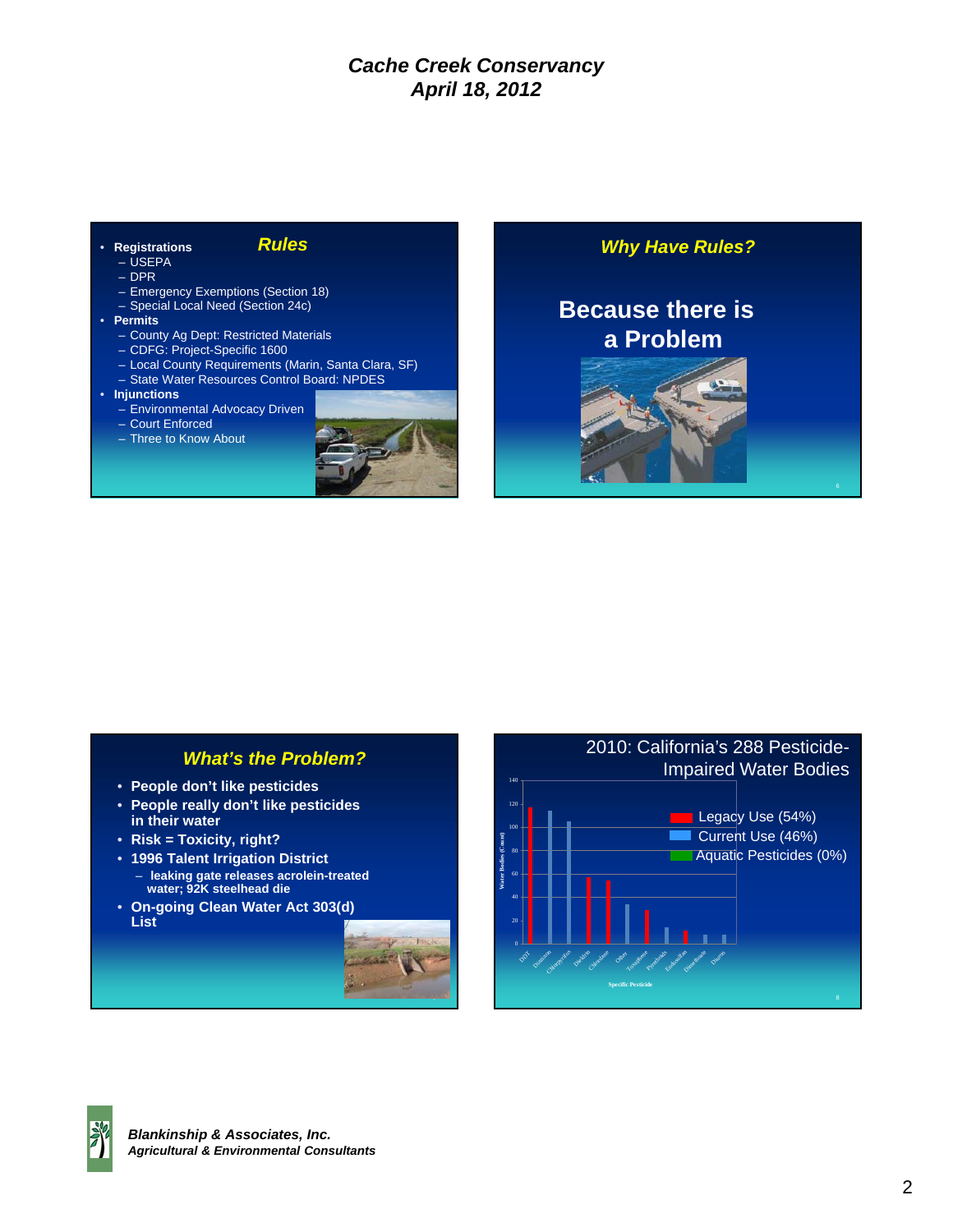### *What's a Solution? NPDES*

- **N**ational **P**ollutant **D**ischarge **E**limination **S**ystem
- Part of the Federal Clean Water Act
- Typical Uses: stormwater, construction, industrial discharges
- Benefits:
	- Protect water quality
	- Allows discharge
	- Provides legal protection



### *Do I Need an NPDES Permit?*

- You "discharge" a "pollutant" to "Waters of U.S."
- Your pesticide application leaves a "residue"
- The residue is present >7 days in the treatment area
- Perceived CWA Violations and Subsequent Citizen Lawsuits Concern You





### **Waters of the US "WOUS"**

- All interstate waters and wetlands currently, formally or potentially used in interstate commerce;
- All other waters, including intrastate waters the use, degradation or destruction of which could affect interstate or foreign commerce
- Waters which are or could be used:
	- by interstate or foreign travelers for recreational or other purposes;
	- for industrial purposes by industries in interstate commerce
	- to take fish or shellfish and sold in interstate or foreign commerce; or

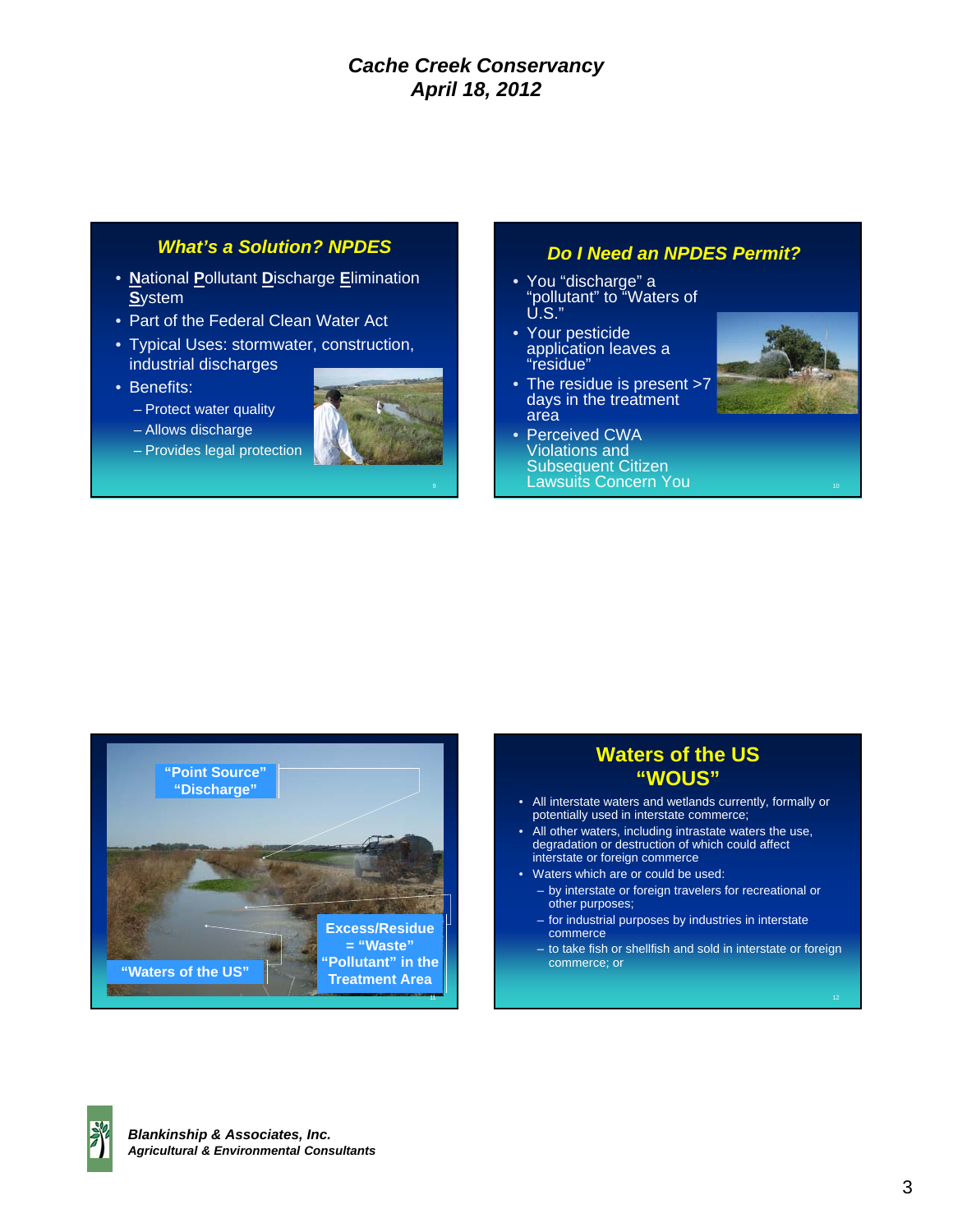# **"Waters of the US"**

- Adjacent Wetlands and Ponds
- Tributaries
- Seasonally intermittent streams ultimately emptying into a WOUS

# **"Waters of the US"**

#### **Excludes:**

- Pre-1985 converted cropland
- Waste treatment ponds
- Artificial lakes/ponds used for stock watering, irrigation, settling basins, or rice growing
- Above the "ordinary high water mark"

# *"Waters of the U.S."*



*Ask: Could I Be Connected?"*

### *Remember*

• No NPDES permit is needed for terrestrial applications

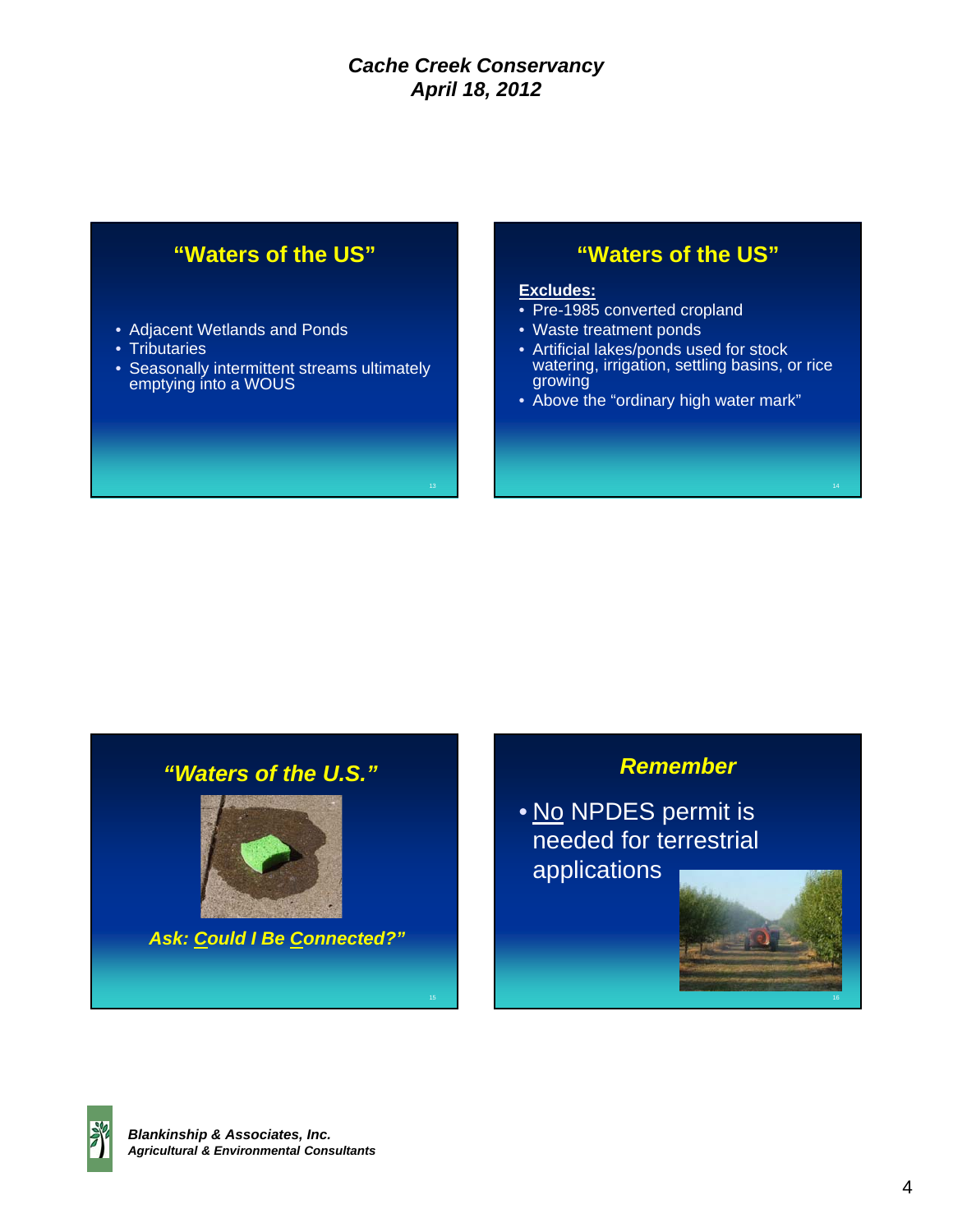









*Blankinship & Associates, Inc. Agricultural & Environmental Consultants*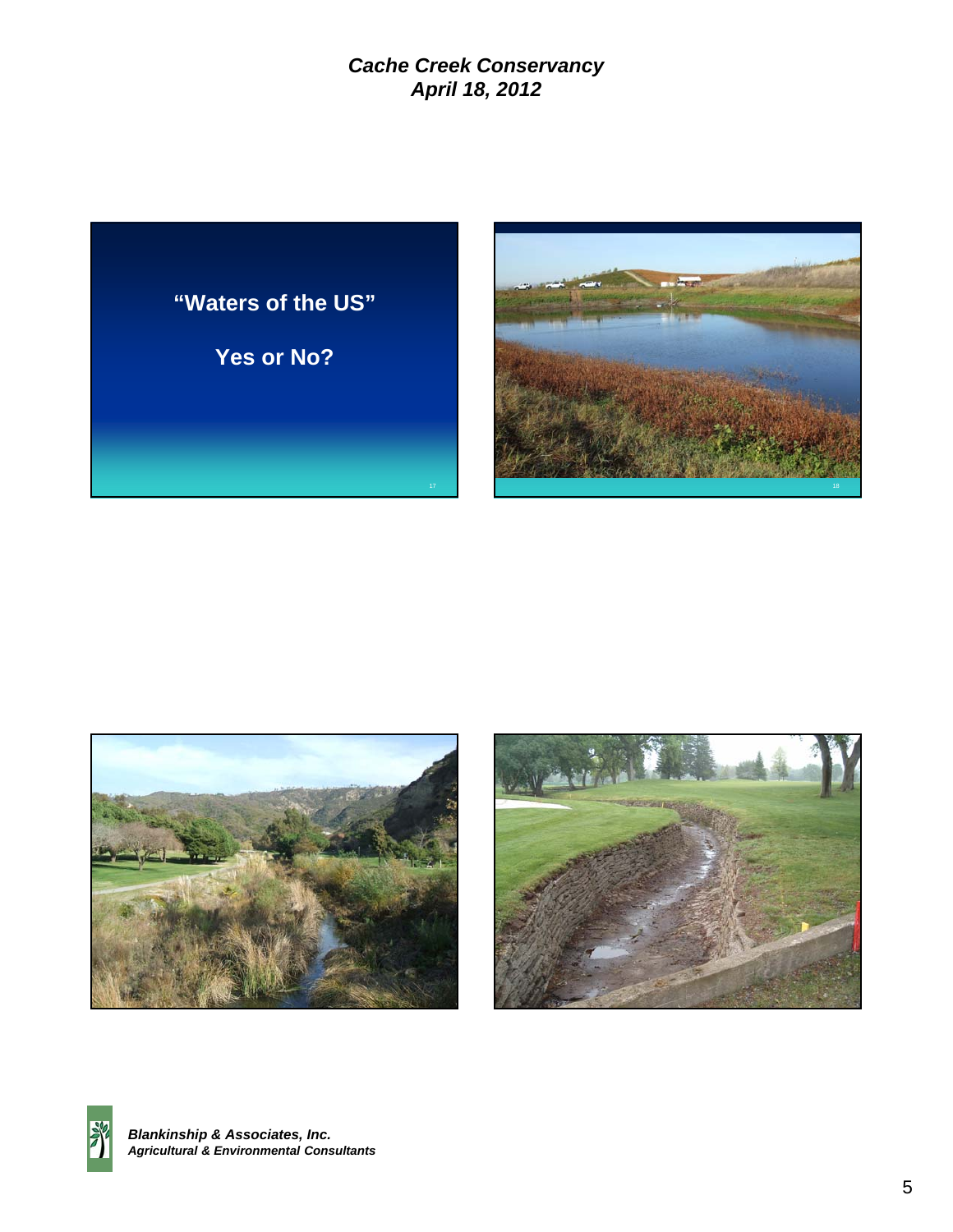









*Blankinship & Associates, Inc. Agricultural & Environmental Consultants*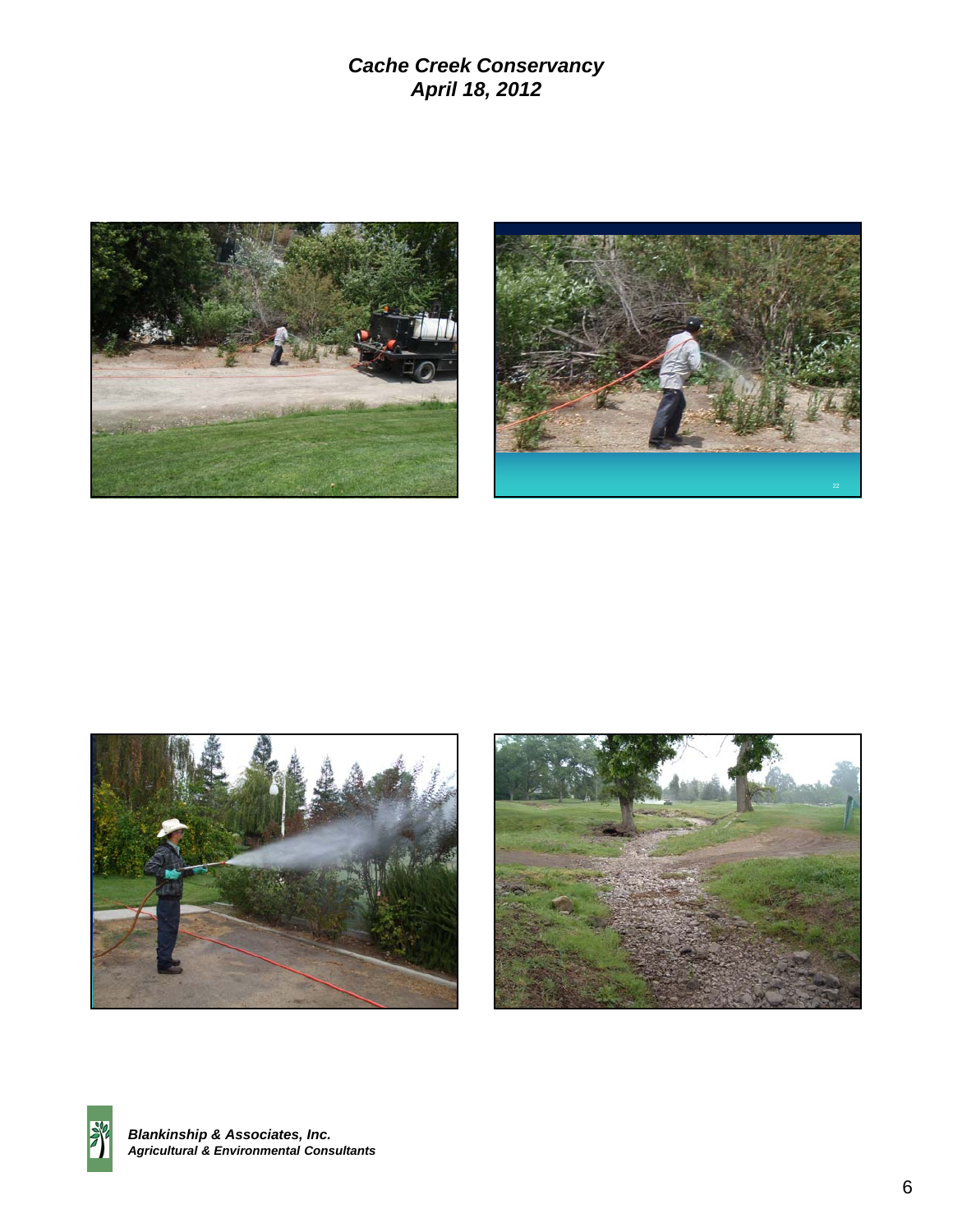





# Ordinary High Water Mark

• "…that line on the shore established by the fluctuations of water and **indicated by physical characteristics** such as a clear, natural line impressed on the bank, shelving, changes in the character of soil, destruction of terrestrial vegetation, the presence of litter and debris, or other appropriate means that consider the characteristics of the surrounding areas."



*Blankinship & Associates, Inc. Agricultural & Environmental Consultants*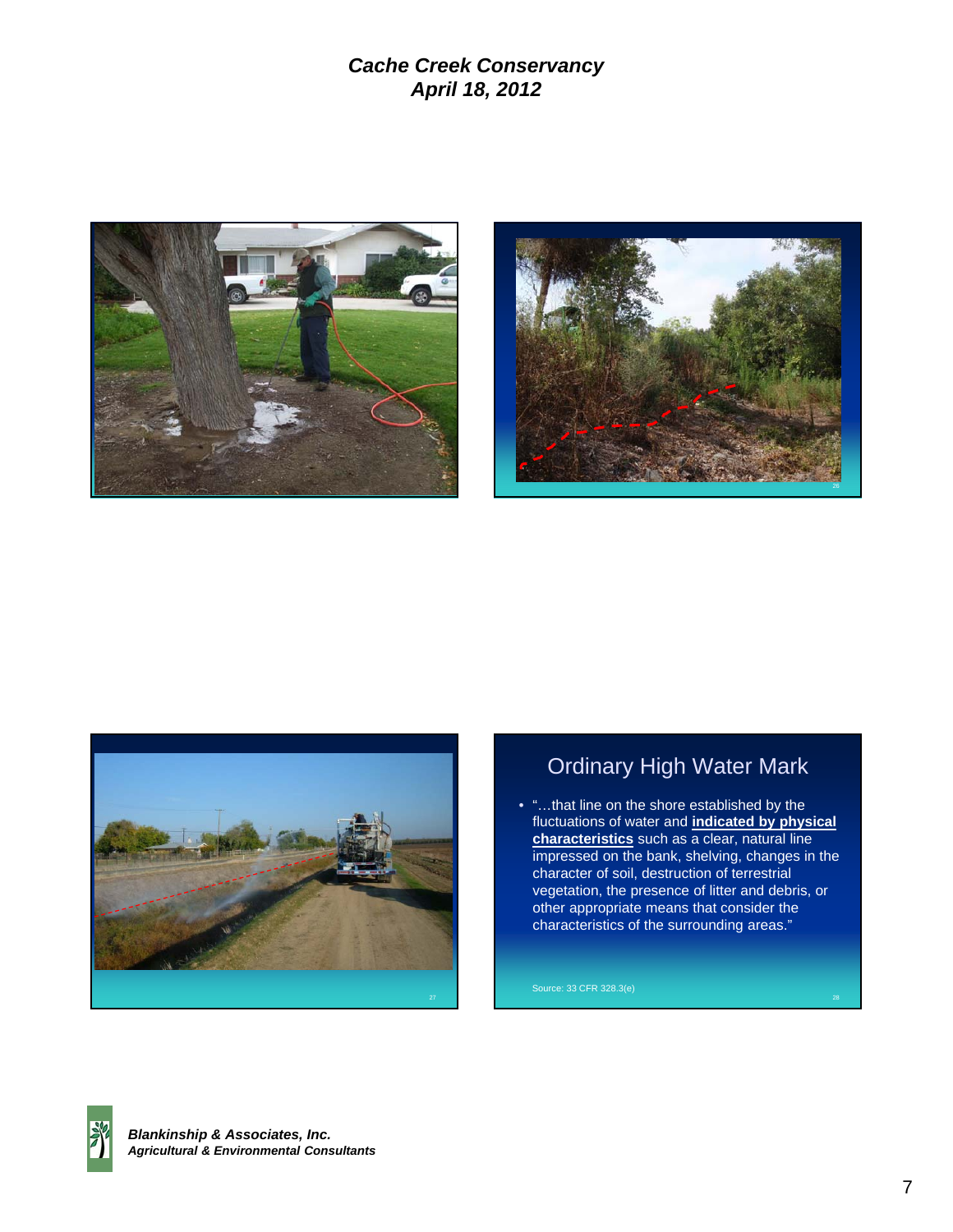### *The EPA Pesticide General Permit (PGP)*

- Does not apply in CA
- NOI was due Jan 12, 2012
- Does not apply in CA



# *The Ca NPDES Aquatic Pesticide Weed Permit*

- Submit Notice of Intent (NOI)
- Prepare and Execute an Aquatic Pesticide Application Plan (APAP)
- APAP requires sampling & analysis
- Report Annually



# *The Future: Stay Informed*



31

• California Aquatic Pesticide Permit ("Weed Permit")

– http://www.waterboards.ca.gov/water\_issues/prog rams/npdes/aquatic.shtml

*Breaking News: New Aquatic Weed Tool Available & Requires No Permit Introducing: Aqua-Cow* tm